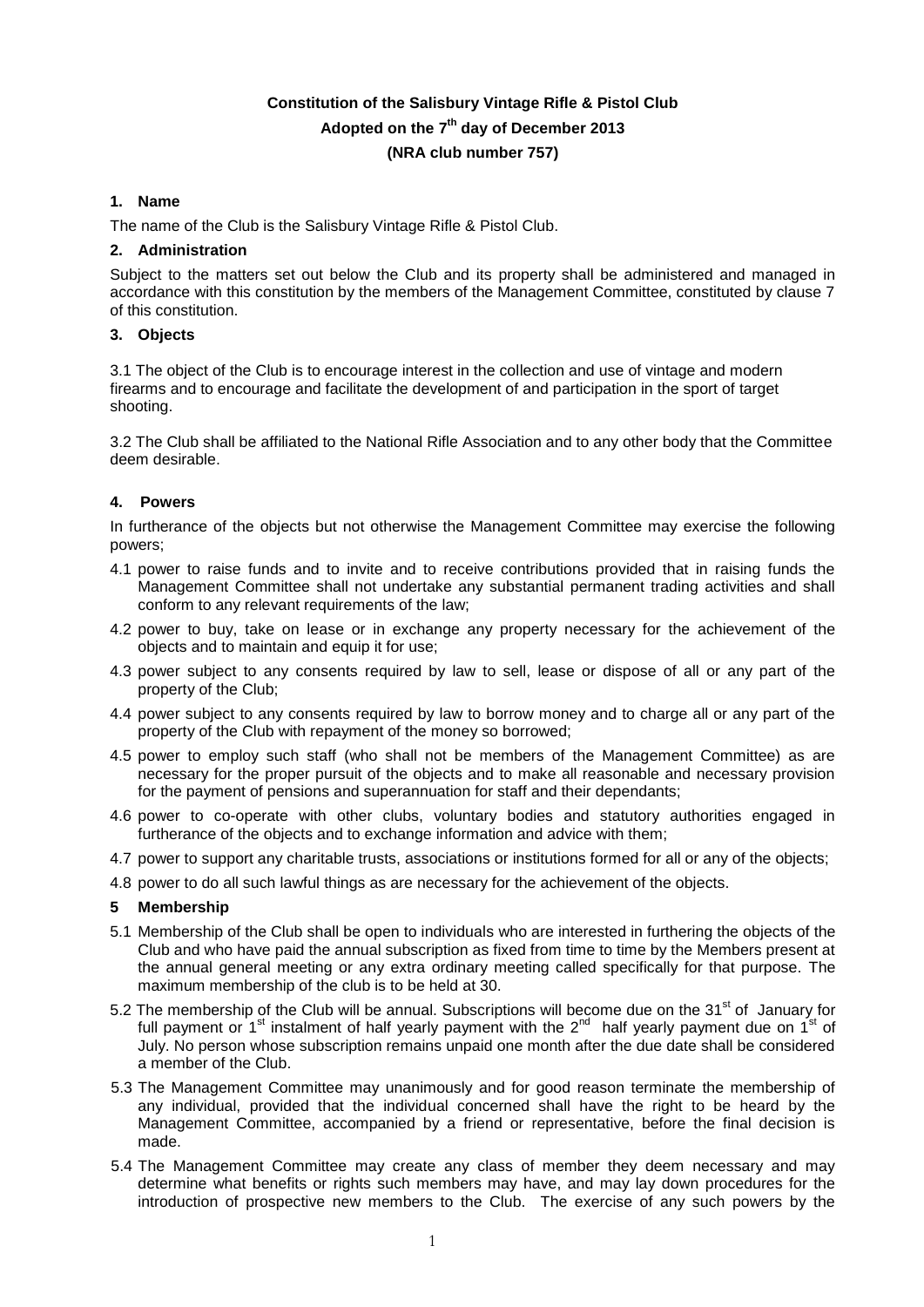Management Committee shall be subject to ratification by the next annual general meeting of the Club by means of appropriate amendment(s) to the byelaws of the Club.<sup>1</sup>

5.5 A collector member will be understood to be a person genuinely interested in collecting weapons and be able to satisfy a nominated Committee of this requirement.

- 5.6 The Range Officer shall be a member of the Shooting Committee or any other responsible Club member nominated by the Shooting Committee but must be a qualified NRA range conducting officer.
- 5.7 All new members must be proposed and seconded by full club members. On acceptance by the Committee all new members will generally serve a probationary period of 6 months during which time application for a Firearm Certificate or variation thereof shall not be sanctioned by the Club. In the case of new members known to the Club, this probationary period may be waived at the discretion of the Committee.
- 5.8 The range fees for members and visitors to the ranges used by the Club shall be as decided by the Committee from time to time.
- 5.9 If any member be guilty of conduct detrimental to the well being of the Club or to the safety of the members or to the public, the Committee shall have the power to expel the member and to notify the Police of the reason.
- 5.10 The Committee shall be able, should it be considered desirable, to invite a suitable person to take office as President of the Club.
- 5.11 The Committee shall have the power to legislate upon any point not provided for in this constitution.

# **6 Honorary Officers**

 $\overline{a}$ 

At the annual general meeting of the Club the members shall elect from amongst themselves a chairman, a secretary and a treasurer, who shall hold office from the conclusion of the meeting.

#### **7 Management Committee**

- 7.1 The Management Committee shall consist of not less than *five* members and not more than *eleven* members being:
	- a) the honorary officers specified in the preceding clause; $<sup>2</sup>$ </sup>
	- b) not less than *two* and not more than *seven* members elected at the annual general meeting who shall hold office from the conclusion of the meeting.
- 7.2. All members of the Management Committee must be full current members of the Club in their own right.
- 7.3 The Management Committee may in addition appoint *two* co-opted members but so that no-one may be appointed as a co-opted member if, as a result, more than one third of the members of the Management Committee would be co-opted members. Each appointment of a co-opted member shall be made at a special meeting of the Management Committee called under clause 10.1 and shall take effect from the end of that meeting unless the appointment is to fill a place which has not been vacated in which case the appointment shall run from the date when the post becomes vacant.
- 7.4 All the members of the Management Committee shall retire from office together at the end of the annual general meeting next after the date on which they came into office but they may be re-elected or re-appointed.
- 7.5 The proceedings of the Management Committee shall not be invalidated by any vacancy among their number or by any failure to appoint or any defect in the appointment or qualification of a member.
- 7.6 No person shall be appointed as a member of the Management Committee who is aged under *18* or who would if appointed be disqualified under the provisions of clause 8.

<sup>1</sup> *The purpose of this provision is to enable prompt action to be taken in order to comply with any new statutory or regulatory requirements which may be imposed.*

<sup>&</sup>lt;sup>2</sup> The Club may wish to include provision for other elected post-holders, e.g. Club Captain, Police Liaison Officer, to be ex officio members of the *Management Committee.*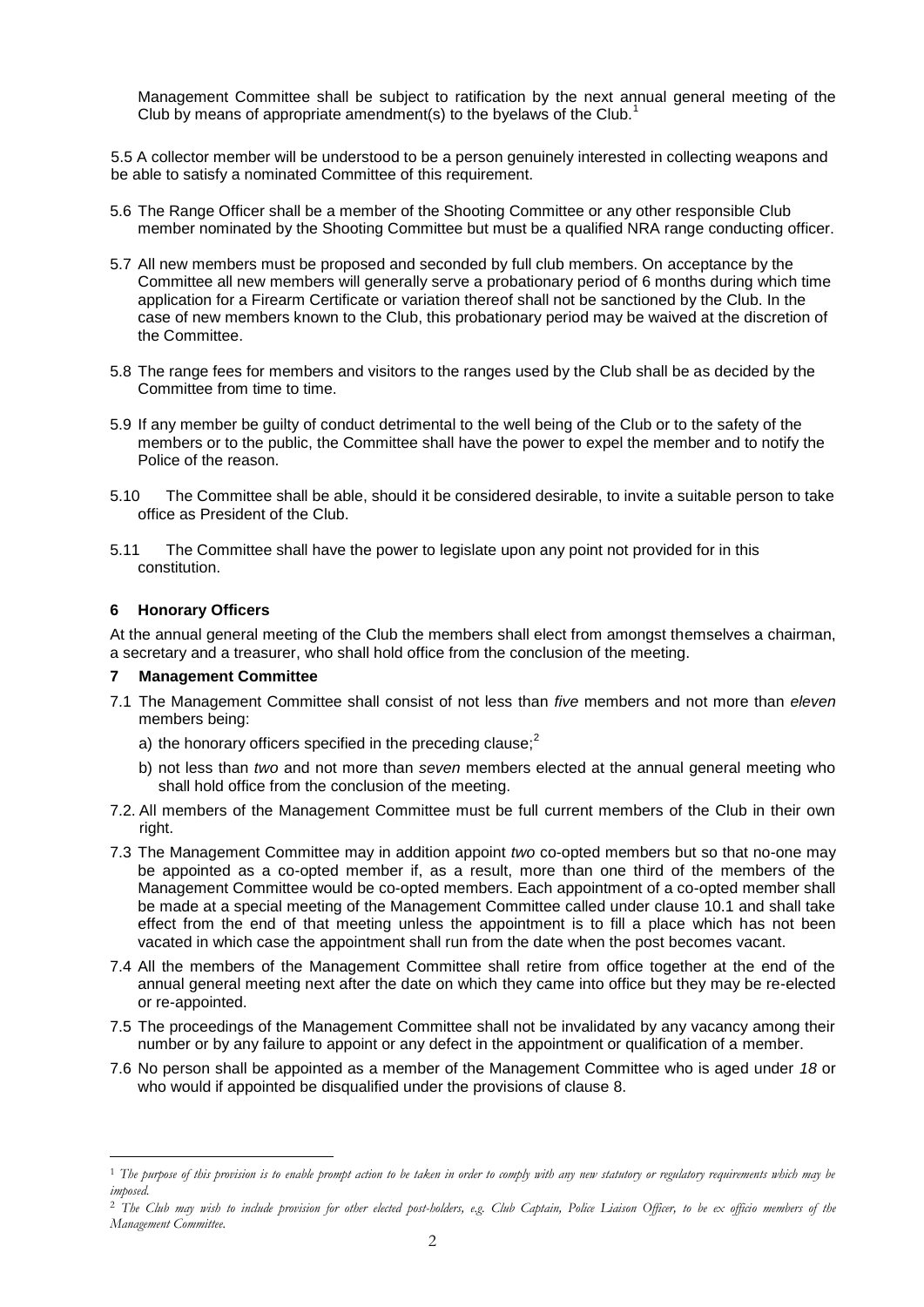7.7 No person shall be entitled to act as a member of the Management Committee whether on a first or any subsequent entry into office until after signing in the minute book of the Management Committee a declaration of acceptance and willingness to act in the trusts of the Club.

# **8 Determination of Membership of the Management Committee**

- A member of the Management Committee shall cease to hold office if he or she:
- 8.1 ceases to be a full current member of the Club; or
- 8.2 becomes incapable by reason of mental disorder, illness or injury of managing and administering his or her own affairs; or
- 8.3 is absent without permission of the Management Committee from all their meetings held within a period of six months and the Management Committee resolve that his or her office be vacated; or
- 8.4 gives to the Management Committee notice that he or she wishes to resign with effect from a date at least one month after the date of the notice (unless there are exceptional reasons for shorter notice), but only if at least *five<sup>3</sup>* members of the Management Committee remain in office when the notice of resignation is to take effect.

## **9 Management Committee Members not to be Personally Interested.**

- 9.1 Subject to the provision of sub-clause 9.2 no member of the Management Committee shall acquire any interest in property belonging to the Club (otherwise than as a trustee for the Club) or receive remuneration or be interested (otherwise than as a member of the Management Committee) in any contract entered into by the Management Committee.
- 9.2 Any member of the Management Committee for the time being who is a solicitor, accountant or other person engaged in a profession may charge and be paid all the usual professional charges for business done by him or her or his or her firm when instructed by the other members of the Management Committee to act in a professional capacity on behalf of the Club, provided that at no time shall a majority of the members of the Management Committee benefit under this provision and that a member of the Management Committee shall withdraw from any meeting at which his or her own instruction or remuneration, or that of his or her firm, is under discussion.

#### **10 Meetings and Proceedings of the Management Committee**

- 10.1 The Management Committee shall hold at least *two* ordinary meetings each year. A special meeting may be called at any time by the chairman or by any *three* members of the Management Committee upon not less than *seven* days' notice being given to the other members of the Management Committee of the matters to be discussed but if the matters include appointment of a co-opted member then not less than *21* days' notice must be given. All notices must be given in writing.
- 10.2 The chairman shall act as chairman at meetings of the Management Committee. If the chairman is absent from any meeting, the members of the Management Committee present shall choose one of their number to be chairman of the meeting before any other business is transacted.
- 10.3 There shall be a quorum when at least *one-third* of the members of the Management Committee for the time being or *three* members of the Management Committee, whichever is the greater, are present at the meeting.
- 10.4 The Management Committee shall keep minutes, in books kept for the purpose, of the proceedings at meetings of the Management Committee and any sub-committee.
- 10.5 The Management Committee may from time to time make or alter the byelaws of the Club. Any such addition or alteration to the byelaws must be laid before the next annual general meeting of the Club for ratification. No byelaw, rule, standing order or other regulation may be made which is inconsistent with this constitution.
- 10.6 The Management Committee may appoint one or more advisory or sub-committees consisting of three or more members of the Management Committee for the purpose of making any enquiry or supervising or performing any function or duty which in the opinion of the Management Committee would be more conveniently undertaken or carried out by a sub-committee: provided that all acts and proceedings of any sub-committee shall be fully and promptly reported to the Management Committee.
- 10.7 The Management Committee shall ensure that at all times the club and its members shall comply with all legal requirements in force from time to time and any rules appertaining to the conduct of the activities being undertaken.

 $\overline{a}$ 

<sup>3</sup> *This number needs to be the same as the minimum number in Clause 7.1.*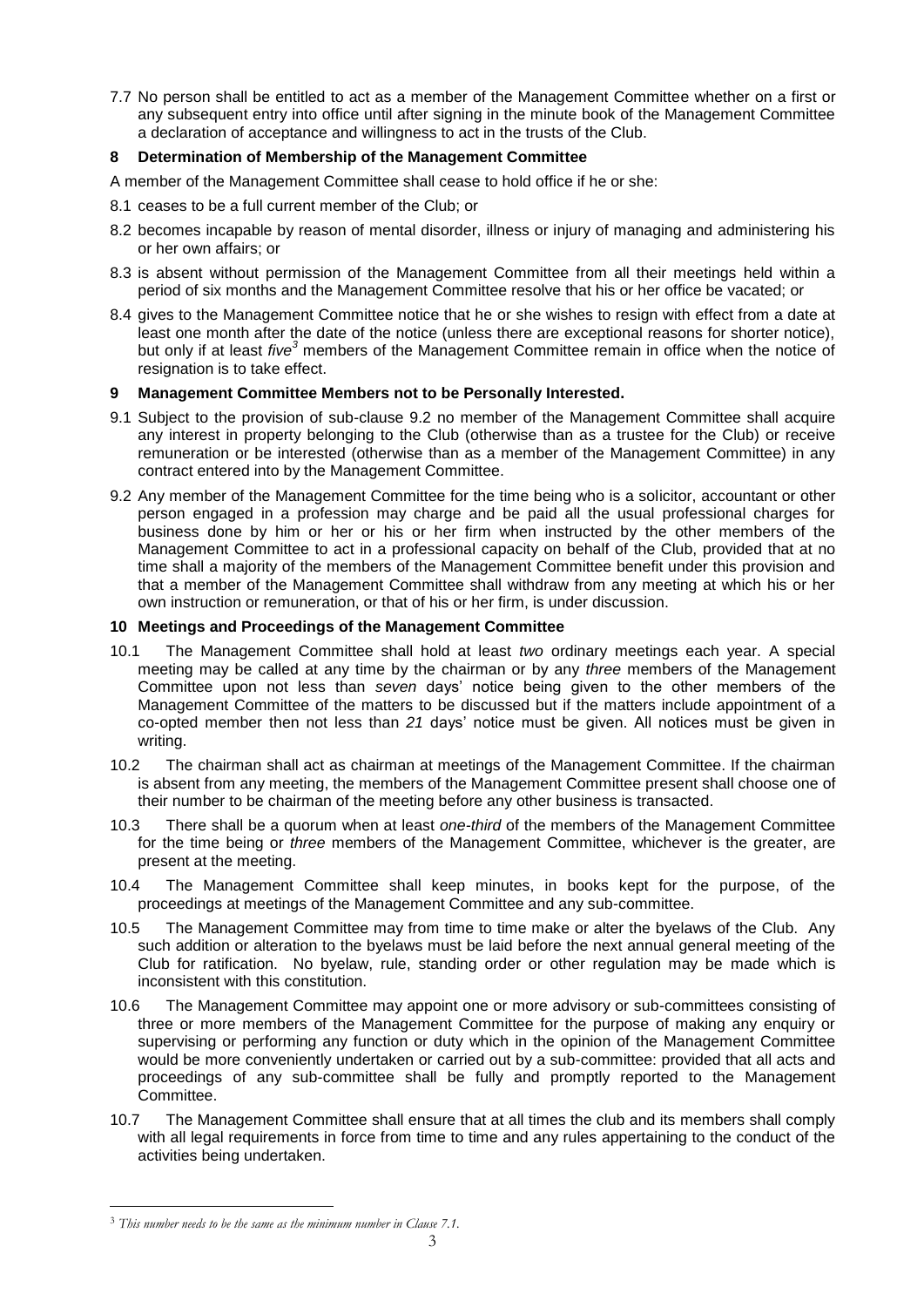## **11 Receipts and Expenditure**

- 11.1 The funds of the Club, including all donations, contributions and bequests, shall be paid into an account operated by the Management Committee in the name of the Club at such bank or building society as the Management Committee shall from time to time decide. The Club may operate more than one bank account. All cheques drawn on the Club's bank account must be signed by *two* members of the Management Committee. The Treasurer will be a signatory to the bank accounts and, where making payments of club expenses via computer will be authorised by the club to make payments of up to £500 per expense as a sole signatory.
- 11.2 The funds belonging to the Club shall be applied only in furthering the objects.

## **12 Property**

- 12.1 Subject to the provisions of sub-clause 12.2 of this clause, the Management Committee shall cause title to:
	- (a) all land held by or in trust for the Club; and
	- (b) all investments held by or on behalf of the Club; and
	- (c) all assets of the Club other than land and investments; $4$

to be vested in not less than *three* individuals appointed by them as holding trustees.<sup>5</sup> Holding trustees may be removed by the Management Committee at their pleasure and shall act in accordance with the lawful directions of the Management Committee. Provided that they act only in accordance with the lawful directions of the Management Committee, the holding trustees shall not be liable for acts and defaults of its members.

12.2 If a corporation entitled to act as a custodian trustee has not been appointed to hold the property of the Club, the Management Committee may permit any investments held by or in trust for the Club to be held in the name of a clearing bank, trust corporation or any stockbroking company which is a member of the International Stock Exchange (or any subsidiary of any such stockbroking company) as nominee for the Management Committee, and may pay such nominee reasonable and proper remuneration for acting as such.

#### **13 Annual General Meeting**

- 13.1 There shall be an annual general meeting of the Club which shall be held each year during the months of October or November.
- 13.2 Every annual general meeting shall be called by the Management Committee. The Secretary shall give at least *21* days' notice of the annual general meeting in writing to all the members of the Club. All members of the Club shall be entitled to attend and vote at the meeting.
- 13.3 The chairman of the Club then in office shall be the chairman of each annual and extraordinary general meeting, but if he is not present, before any other business is transacted, the persons present shall appoint a chairman of the meeting.
- 13.4 The Management Committee shall present to each annual general meeting the report and accounts of the Club for the preceding financial year.
- 13.5 Nominations for election to the Management Committee must be made by members of the Club in writing and must be in the hands of the Secretary to the Management Committee at least *14* days before the annual general meeting. The person nominated must confirm in writing his or her willingness to stand. Should nominees exceed vacancies, election shall be by ballot.

#### **14 Special General Meetings**

The Management Committee may call a special general meeting of the Club at any time. If at least *20%* of the Club membership or *30* members, whichever is less, request such a meeting in writing stating the business to be considered the Secretary shall call such a meeting. At least *21* days notice must be given. The notice calling the meeting must state the business to be discussed.

#### **15 Procedure at General Meetings**

- 15.1 The Secretary or other person specially appointed by the Management Committee shall keep a full record of proceedings at every general meeting of the Club.
- 15.2 There shall be a quorum when at least *25%* of the number of full members of the Club for the time being or *10* members of the Club, whichever is less, are present at any general meeting.

 $\overline{a}$ 

<sup>4</sup> *This will include trophies and club equipment.*

<sup>5</sup> *If the Club owns land or investments then the appointment, removal, retirement or replacement of trustees will not be legally effective without the necessary legal documentation and formalities.*